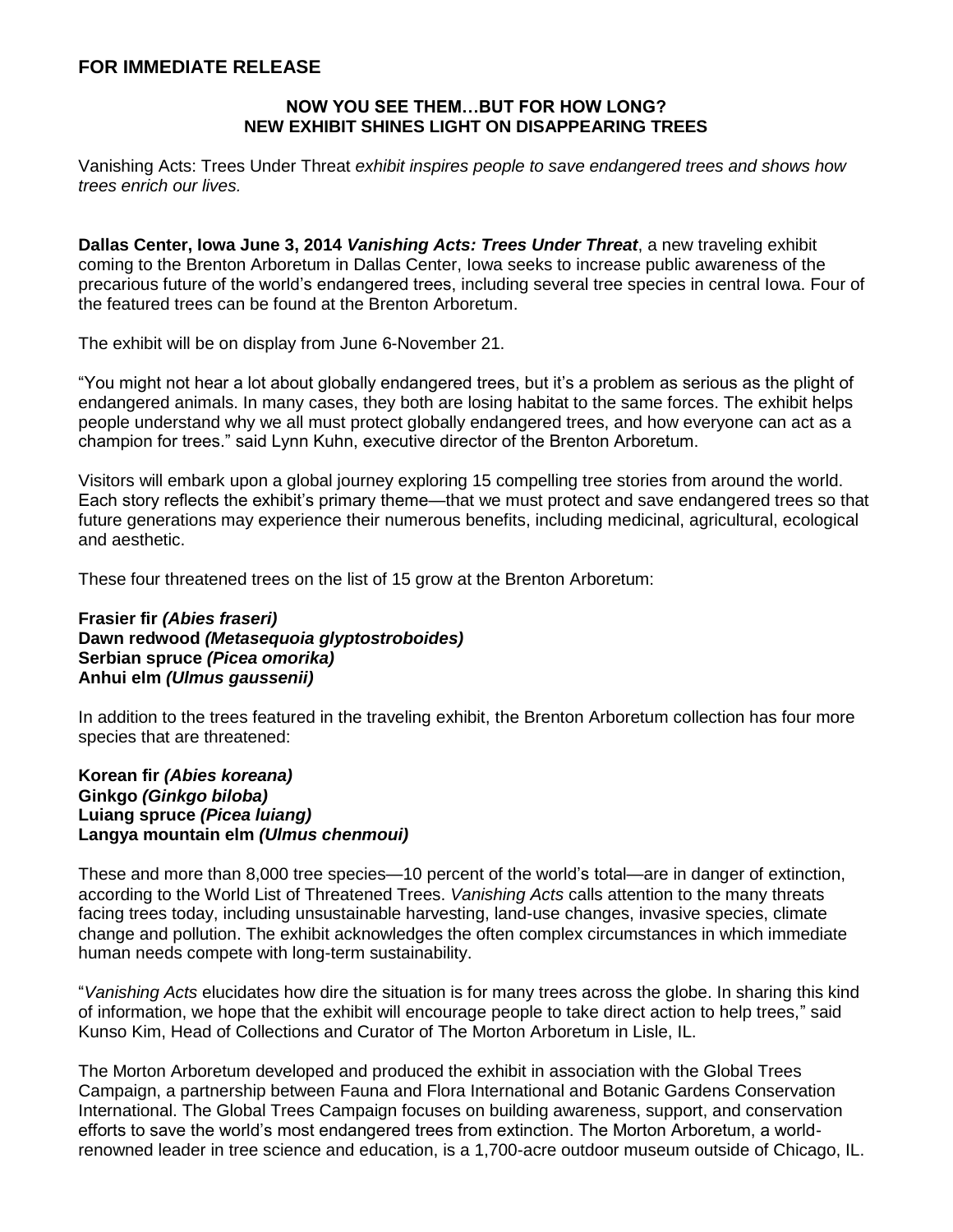The exhibit demonstrates graphically that ecosystems are shaped by cause and effect. For example, the disappearance of an individual tree can endanger the living conditions for surrounding plants, animals, and insects. Protecting trees helps promote the health of their ecosystems, because a more diverse group of plants, animals, and insects can respond to changes better than a place where there is less biological diversity.

Exhibit panels include world maps showing where the trees live, and engaging stories about vital conservation efforts. Viewers will find simple, specific action steps to promote tree conservation efforts, including planting trees, supporting organizations that plant and protect trees, and sharing what they've learned with others.

Funding for this exhibit comes from The Morton Arboretum and the U.S. Institute for Museum and Library Services, Museums for America Grant Program.

**Media Contact:**

**Lynn Kuhn Executive Director The Brenton Arboretum 25141 260th Street Dallas Center, Iowa 50063 Phone: (515)992-4211 [lynn@thebrentonarboretum.org](mailto:lynn@thebrentonarboretum.org)**



*The traveling exhibit, Vanishing Acts: Trees Under Threat can be seen June 6th*

*through November 21st at the Brenton Arboretum near Dallas Center, IA.*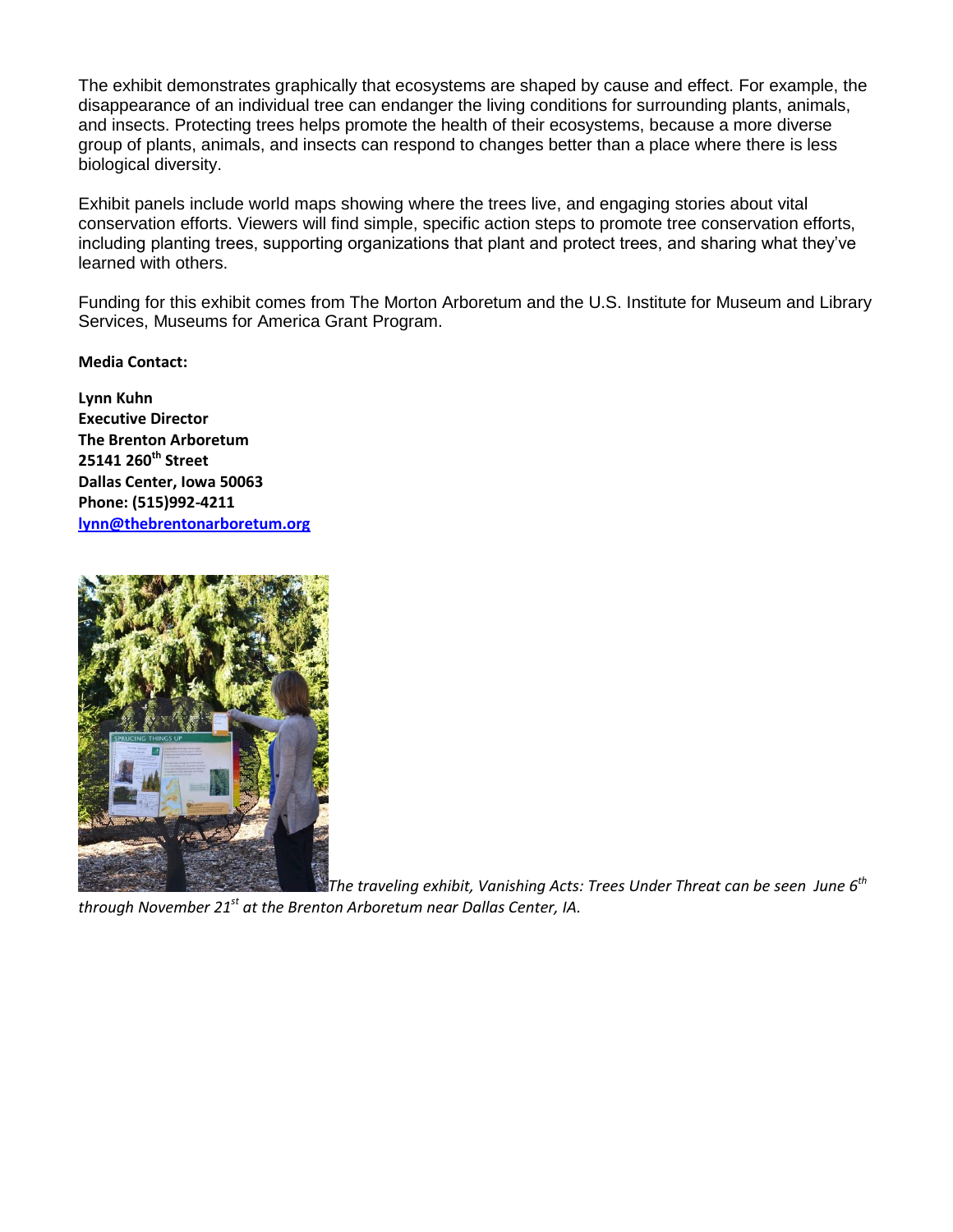

*Fraser fir received aid from Christmas Tree farms like this one. However the numbers in the wild remain low. This tree is growing at the Brenton Arboretum.*



*to limited trees growing in the wild.*

*Ecosystems where the Fraser fir grows are declining due* 



*The Anhui elm is the key to developing*

*disease resistant elms. Only30 mature trees remain in the wild. This unique elm can be seen growing at the Brenton Arboretum.*